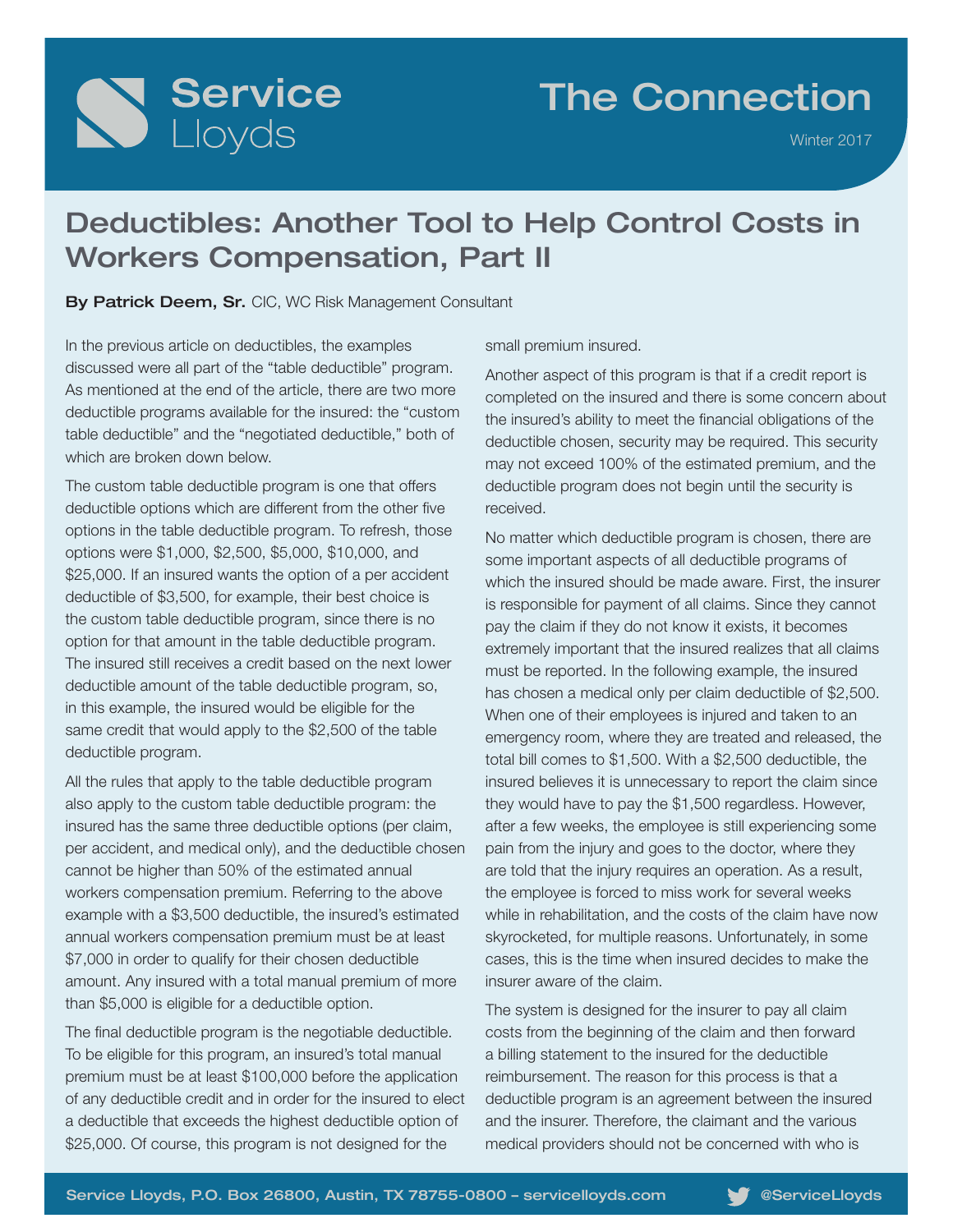responsible for paying for the charges related to the claim. The insurer is responsible for all claim payments.

Second, when the insured is billed by the insurer for their deductible, they will have 30 days to repay the insurer. If payment is not received, the insurer has the right to cancel the policy. In other words, non-payment of the deductible is considered the same as non-payment of the premium.

Therefore, before entering into a deductible program, the insured should be aware of all the rules that apply.

As stated in the title of this article, deductibles are another tool to help control costs in workers compensation. The insured will be looking to their agent to be able to assist them in choosing the right deductible program to help keep those costs down.

## Safe Driving During the Holiday Season

#### **By Tipton Scruggs Loss Control Supervisor**

During this holiday season, filled with hectic travel plans of those anxious to spend time with family and friends, the dangers of driving become an unwelcome issue, since many will commute via personal vehicle on various highways and roads. Travel during this time of the year presents higher risks of motor vehicle incidents related to:

- Congested freeways and roads, often leading to aggressive driving behavior and road rage;
- Inclement weather, including the possibility of ice on bridges and overpasses;
- Increased driver distractions; and
- Drivers who may be fatigued, over-stressed, or under the influence of alcohol or drugs

According to the National Safety Council, Texas drivers experienced a total of 1,733 motor vehicle-related deaths between January and June of 2017. This statistic is higher than Florida, California, and every other state in the country. According to the Texas Motor Vehicle Traffic Crash Facts for the 2016 calendar year:

- 1 person was killed every 2 hours 20 minutes
- 1 person was injured every 1 minute 59 seconds
- 1 reportable crash occurred every 57 seconds

Give this some thought: every 2 hours 20 minutes, someone died in a motor vehicle-related incident in 2016, most of which were likely preventable. That means a father, mother, brother, sister, friend, or family member is no longer around, changing lives forever.

How many of us think before we get behind the vehicle that, this is it—my time on earth could be over? Most likely, none of us do, because not only is that a little depressing,

let's be honest, but also because a common mindset is that unfortunate things happen to other people, not us. We tend to distance ourselves from the reality of tragedy in our own lives and envision an encapsulated safety bubble that we live in. But remember, you can do everything right and still be involved in a collision, through no fault of your own.

In an effort to keep everyone safe and happy during the holidays, we can further reduce the risk of being involved in a collision through the following actions:

- Prior to travel, inspect your vehicle or take it to a reputable service shop to ensure it is in good driving condition. Make sure the braking systems are functioning properly, the tires are in good condition with good tread and are properly inflated, and the mechanical systems are functioning properly and safely.
- Plan your travel route and research road closures, construction activities, and weather conditions. Prepare for heavily congested freeways, roads, and alternate routes.
- Depart early and travel on days with less traffic congestion, if possible. Adjust your departure time to avoid the heaviest traffic congestion, and travel during daylight to ensure good visibility in inclement weather conditions.
- Get plenty of sleep prior to your departure to ensure alertness and focus when driving.
- Minimize and eliminate as many driver distractions as possible.
- Do not drive if under the influence of alcohol, drugs, or prescription medication that could impact alertness.

These safety precautions will help ensure that you "arrive alive" and avoid becoming a statistic. Please drive safely this holiday season, and enjoy your family and friends!

EDITOR: Melinda O'Connell moconnell@sgifs.com

CONTRIBUTORS: Jan Kearbey Vice President of Marketing jkearbey@servicelloyds.com Tipton Scruggs Loss Control Supervisor tscruggs@servicelloyds.com

Patrick Deem, Sr. CIC, WC Risk Management **Consultant** padeemsr@swbell.net

Service Lloyds, P.O. Box 26800, Austin, TX 78755-0800 - servicelloyds.com **We**ServiceLloyds